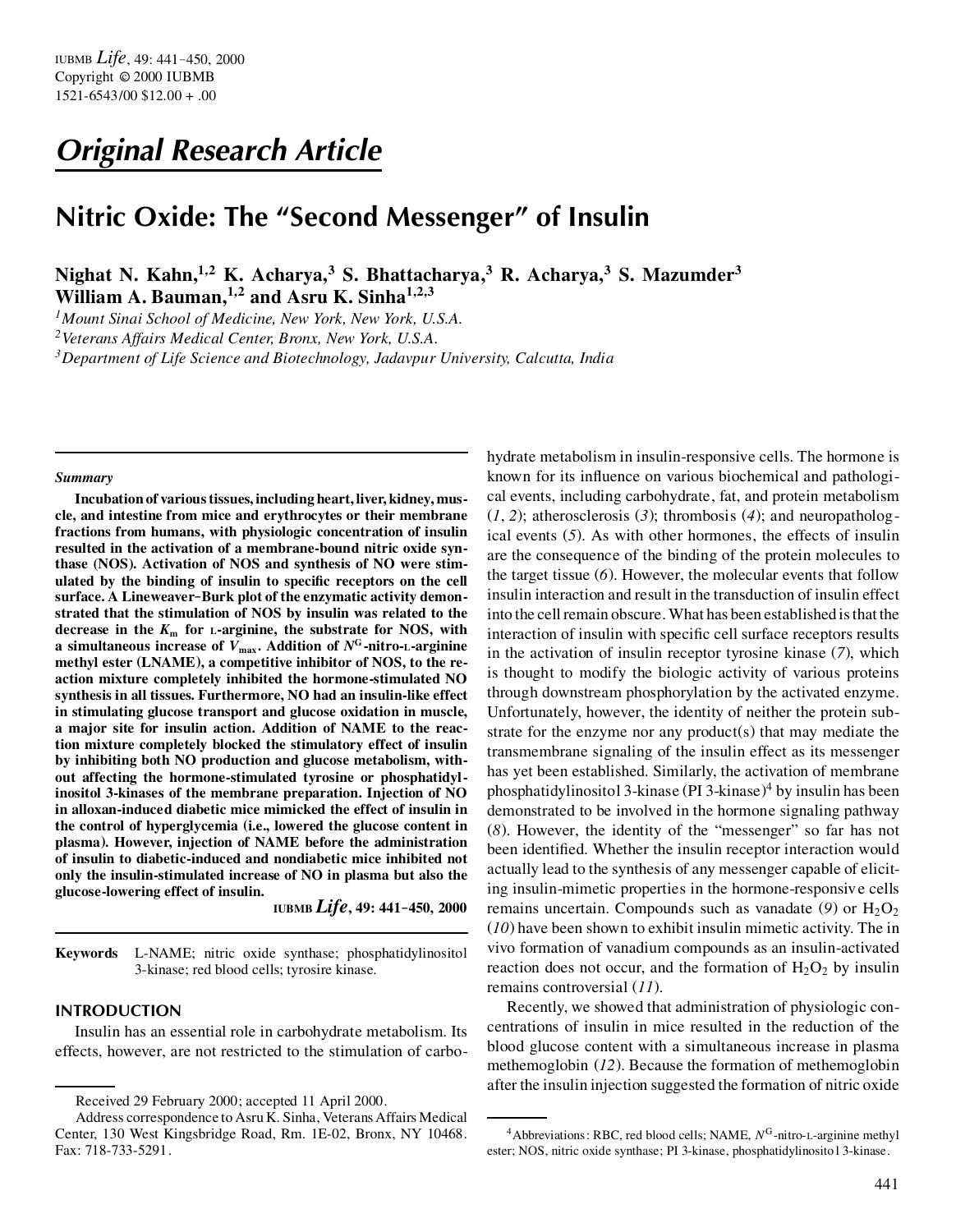(NO) in the system (*13*), we tested the possibility as to whether the increase of NO in the blood was cause by activation of nitric oxide synthase (NOS) by the hormone and, if so, whether the NO thus formed could have any "messenger" role for the insulin effect. In this report we demonstrate that insulin at physiologic concentrations specifically activates a membrane-bound constitutive NOS. The NO formation catalyzed by the NOS produced insulin-like effects on carbohydrate metabolism both in vitro and in vivo.

#### **MATERIALS AND METHODS**

#### *Ethical Clearance*

The protocol was approved by the institutional review board, Veterans Affairs Medical Center, Bronx, NY, and Jadavpur University.

# *Materials*

*N* <sup>G</sup>-Nitro-L-arginine methyl ester (NAME), sodium nitroprusside, alloxan, protein A, antibodies to PI 3-kinase and phosphotyrosine,  $Glu^{80}$ -Tyr<sup>40</sup> copolymer, inositol monophosphate, 2-deoxy-D-<sup>14</sup>C-glucose (210 mCi/mmol), and [U-14C]D-glucose (310 mCi/mmol) were obtained from Sigma Chemical Co. Antiinsulin receptor antibody was prepared from the serum of a Type II diabetic patient and was a gift from Dr. T. K. Roy, Temple University, Philadelphia, PA. [ $\gamma$ -<sup>32</sup>P]ATP, specific activity 10 mCi/mmol, was a product of Amersham.

## *Animal Groups*

Inbred albino mice (Swiss Webster) of both sexes were raised in the animal facility of our laboratory (Jadavpur Univ.) from birth to age 2 months. The mice were housed with free access to feed and water under 12-h cycles of alternating light and dark. A total of 40 mice were studied. The mice, weighing 18–23 g, were divided into six groups. Group 1 consisted of 10 mice from which various tissue samples were taken; these samples were prepared as homogenates, incubated with insulin (HumulinR; Eli Lilly, Indianapolis, IN), and used to detect NO formation as well as in other studies. The remaining 30 mice were made diabetic with alloxan and divided into five groups of six animals each. Group 2 received insulin (200  $\mu$ U/ml); Group 3, NO (600 pmol/g body wt); Group 4, saline only (controls); Group 5, NAME (10  $\mu$ M in saline), followed by treatment with insulin; Group 6, NAME (10  $\mu$ M), followed by NO treatment.

# *Human Samples*

Blood was collected from six healthy nondiabetic, normotensive volunteers (three men and three women) with no known family history of diabetes or hypertension. None of the volunteers had taken any medication for at least 2 weeks before blood donation. Blood was collected in plastic tubes by mixing 9 volumes of blood with 1 volume of 0.13 M sodium citrate. Intact red blood cells (RBC) were suspended in 0.9% NaCl, and RBC membranes were prepared by ultracentrifugation of RBC lysate (*14*).

#### *Methods*

*Preparation of Tissue Homogenate and Membrane Fractions from Mice.* Nondiabetic adult albino Swiss mice were killed by cervical dislocation. Various tissues, including heart, liver, and kidney, were homogenized in an all-glass Potter–Elvehjem homogenizer by suspending different tissues (5 mg/ml) in Krebs buffer, pH 7.4, at  $0^{\circ}$ C. The homogenized mass was then centrifuged at 60 000  $\times g$  at 0 °C for 60 min. The supernatant and the particulate fractions containing membranes were collected separately. Before use, the particulate fraction was suspended in equal volume of the same buffer (*15*). Unless otherwise stated, all incubations were carried out in Krebs buffer, pH 7.4, containing  $2.0$  mM CaCl<sub>2</sub>.

*Incubation of Different Intact Tissues.* Intact tissues from rat intestine, heart, muscle, liver, and kidney, and human RBCs were incubated in a total volume of 2.5 ml in Krebs buffer, pH 7.4, containing 10  $\mu$ M L-arginine, 2.0 mM Ca<sup>2+</sup>, and various concentrations of insulin. The samples were incubated at  $37 \text{ °C}$  for  $30-45$  min with occasional stirring. After incubation the suspension was collected and clarified by centrifugation at 8000  $\times$  g for 10 min at 0 °C; the NO content of the supernatant was then determined as described below.

*Assay of NOS Activity in Tissue Homogenates and Membrane Preparations.* The reaction mixture containing either soluble supernatant or particulate fractions (2 to 3 mg of protein) was incubated in a total volume of 2.5 ml of Krebs buffer, pH 7.4, containing 2.0 mM Ca<sup>2+</sup>, 10  $\mu$ M L-arginine, and various concentrations of insulin for different periods at 37  $^{\circ}C$ , with constant stirring. At timed intervals, portions of the reaction mixture were centrifuged at 8000  $\times g$  for 5 min at 0 °C, and the NO content of the supernatant was determined.

*Determination of NO Formation.* The formation of NO was quantitated by determining the conversion of methemoglobin as described by Jia et al. (*13*). Typically, 1.0-ml supernatant fractions obtained from the incubation mixture were added to a preparation of oxyhemoglobin (64 mM, final concentration) under  $N_2$  (15). Spectral changes for the conversion of oxyhemoglobin to methemoglobin was monitored by using a scanning Beckman spectrophotometer (Model DU6). From the decrease of absorbance at 575 nm and 650 nm maxima, NO formation was determined. Amounts of NO in the reaction mixture were con firmed independently by a chemiluminescence technique (16).

Binding of Insulin to Purified RBC Membrane and the Syn*thesis of NO.* Human RBC membranes were incubated with 2.0 nM  $^{125}$ I-labeled insulin for 60 min at 23 °C, as described  $(14)$ . The specific binding of insulin to the RBC membrane was determined by adding excess unlabeled insulin  $(0.2 \mu M)$  to the suspension and subtracting nonspecific binding from the total binding, making appropriate corrections for the degradation of insulin (*14*). The binding of insulin to the membrane preparation was determined by adding different amounts of unlabeled insulin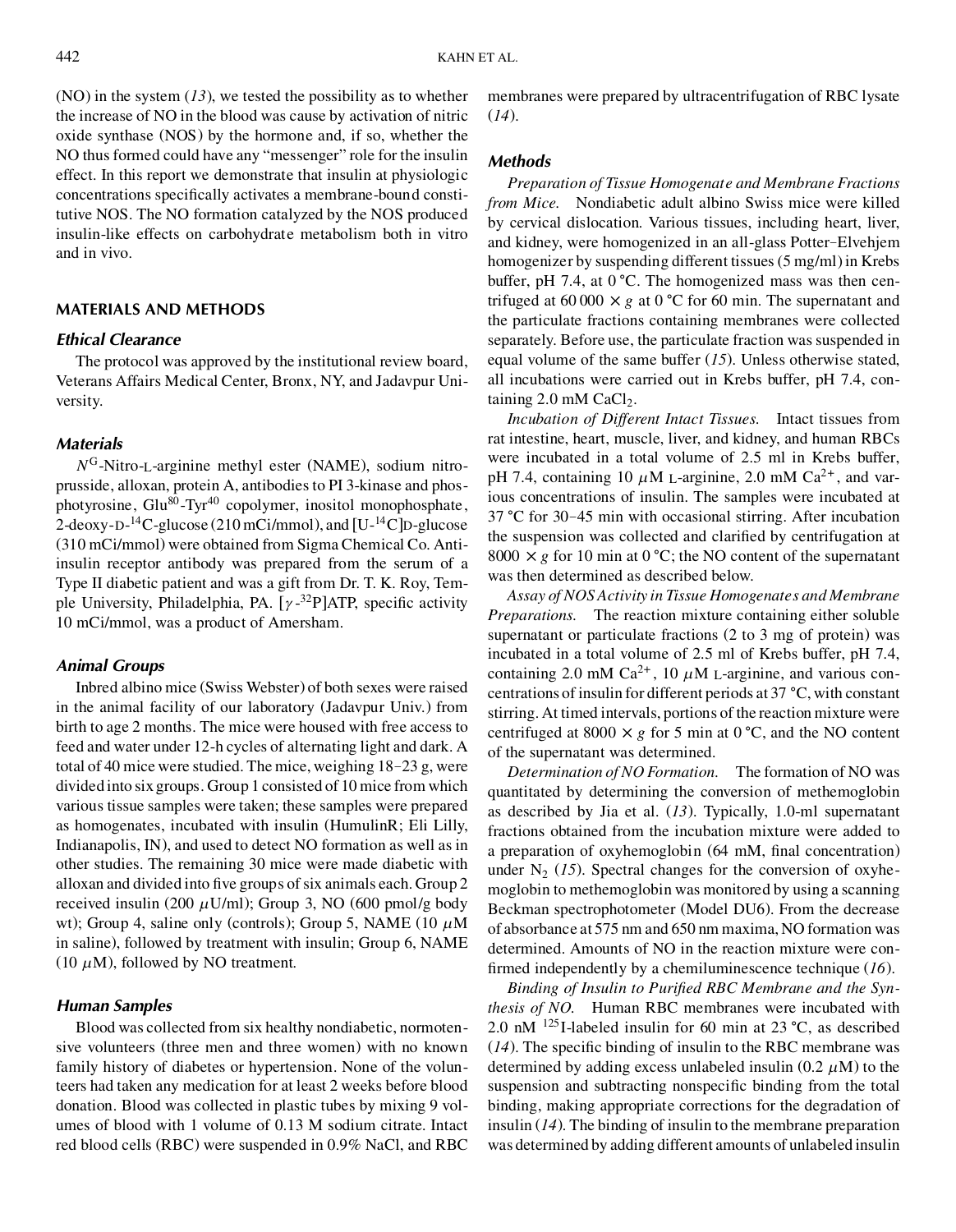to a constant amount of  $^{125}$ I-labeled insulin; the specific binding was calculated from the total concentration of the hormone added to the binding mixture. In parallel experiments, synthesis of NO by the RBC membrane stimulated with unlabeled insulin was determined. Dissociation constants  $(K_{d_1}$  and  $K_{d_2})$  and the receptor numbers  $(n_1 \text{ and } n_2)$  for insulin binding to its receptors on the RBC membrane were determined by Scatchard plot  $(17)$ . The RBC suspension was also incubated with purified antiinsulin receptor antibody (78  $\mu$ g/10<sup>8</sup> cells) in Krebs buffer for 90 min at 37  $^{\circ}$ C to block the insulin receptor binding sites on the cell surface. After incubation, RBC membranes were prepared and the binding of insulin to the membrane and the synthesis of NO in the presence of insulin were determined.

*Determination of Glucose Transport.* Glucose transport activity was determined by using epitrochlearis muscle from mice as a model for target tissue for insulin action (*18*). The glucose transport activity was determined by using 2-deoxy- $D^{-14}C$ glucose. Typically, epitrochlearis muscle (0.4–0.7 g) from nondiabetic albino mice was incubated at  $37 \degree C$  with 10 nmol of 2-deoxy-D-<sup>14</sup>C-glucose (310  $\mu$ Ci/mmol) in 1.0 ml of Krebs-Ringer buffer, pH 7.4, containing 10 mg/ml bovine serum albumin plus different concentrations of either insulin or NO in 0.9% NaCl in the presence or absence of  $10 \mu$ M NAME. The glucose transport activity was determined as described elsewhere (*18*).

*Determination of Glucose Oxidation.* Mice epitrochlearis muscle  $(0.9-1.0 \text{ g})$  was incubated at 37  $^{\circ}$ C in 1.5 ml of Krebs– Ringer buffer, pH 7.4, containing 6 mM glucose and 10  $\mu$ Ci of  $[U<sup>-14</sup>C]$ D-glucose with either insulin or NO at various concentrations (in 0.9% NaCl) in the presence or absence of NAME. Glucose oxidation was determined as described elsewhere (*18*).

*Determination of Membrane Tyrosine Kinase Activity.* Membrane from mice epitrochlearis muscle was prepared, as described  $(10)$ . Typically, 50  $\mu$  g of epitrochlearis muscle or human RBC membrane (*14*) was solubilized by suspending the membrane preparation in 10 mM Tris-HCl buffer, pH 7.4, containing  $0.05\%$  Triton X-100, 0.3 M sucrose (final concentration), 1.0 mM EDTA, 1.0 mM phenylmethylsulfonyl fluoride, and  $1 \mu$ g/ml aprotinin. After the detergent was added, the membrane suspension was incubated at  $0^{\circ}C$  for 30 min with occasional gentle shaking. The detergent-treated membrane suspension was clarified by centrifugation at  $20000 \times g$  for 30 min at 0 °C. Protein tyrosine kinase from the solubilized membrane preparation was immunoprecipitated and adsorbed on protein A–Sepharose 4B by using monoclonal anti-phosphotyrosine antibody (1:200 dilution) as described (*19*). The precipitates were collected by centrifugation at 10 000  $\times$  *g* for 5 min at 4 °C and washed twice with 0.05% Triton X-100. The precipitates were incubated with either various concentrations of insulin  $(0-400 \mu U/ml)$ or NO (0-0.2 nmol/ml) in the presence or absence of 10  $\mu$ M NAME at 23  $\degree$ C for 30-45 min. The protein tyrosine kinase activity was assayed in a final volume of  $100 \mu l$  consisting of 20 mM HEPES buffer, pH 7.4, 10 mM thioglycerol, 2 mM  $MnCl<sub>2</sub>$ , 10  $\mu$ M ZnCl<sub>2</sub>, 8 mM MgCl<sub>2</sub>, and 0.02% Triton X-100 (v/v), and substrates  $Glu^{80}$ -Tyr<sup>20</sup> copolymer (0.1 mg/ml) in the presence of 10  $\mu$ M [ $\gamma$ -<sup>32</sup>P]ATP (4000–6000 cpm/pmol). The phosphorylation of the substrate  $(Glu^{80} - Tyr^{20})$  was determined as described (*7*).

*Assay of PI 3-Kinase.* Typically, 50 *l*g of either mice epitrochlearis muscle or RBC membrane preparation was solubilized in 0.01% Triton X-l00, and PI 3-kinase was immunoprecipitated by using antibody to PI 3-kinase and protein A–Sepharose, as described (*20*). The precipitate, resuspended in 20 mM HEPES buffer, pH 7.4, and 10 mM  $MgCl<sub>2</sub>$ , was treated with various concentrations of insulin or NO in 0.9% NaCl in the presence or absence of 10  $\mu$ M NAME for 60 min at 23 °C. The suspension was then treated with  $10 \mu$ M ( $10 \mu$ Ci) of [ $\gamma$ -<sup>32</sup>P]ATP and 200  $\mu$  g of phosphatidylinositol and incubated for 30 min at 23 °C. The reaction mixture was sonicated, after which the reaction was terminated by adding 1 M HCl followed by an equivolume solution of chloroform:methanol. The organic phase was then separated by centrifugation. PI 3-kinase was isolated by thin-layer chromatography and HPLC; PI 3-kinase was quantitated by determining its radioactivity (*20*).

*Induction of Diabetes in Mice and Determination of Blood Glucose.* Diabetes was induced in mice with alloxan, as described (*21*). Blood glucose concentrations were determined with glucose oxidase strips from Boehinger-Mannheim. The mice were considered to be diabetic when their blood glucose values after an overnight fast were 250–300 mg/dl; the normal range for the control, nondiabetic mice was 70–80 mg/dl. Two hours after feeding ad libitum, the concentrations of blood glucose in the diabetic mice increased to 400–450 mg/dl.

*Preparation of Nitric Oxide.* The NO used in this study was prepared and purified as described previously (22). Typically, 20 g of copper fillings was treated with 30 ml of dilute  $HNO<sub>3</sub>$  in a 250-ml borosilicate round-bottom flask fitted with a delivery tube. The evolving gas (NO) was washed by passing sequentially through 2% NaOH and  $O_2$ -free cold water. The gas was then bubbled into 1 ml of 0.9% NaCl solution at  $0^{\circ}$ C for at least 30 min in an inert atmosphere of  $N_2$ . Before use in the preparation of NO, the water was boiled to expel dissolved  $O_2$ , then cooled and kept under  $N_2$  in airtight containers. Also, the  $HNO_3$ was flushed with a dry stream of nitrogen. Mass spectroscopic and gas chromatographic analysis of NO showed that the preparation was >99% pure.

The NO in saline was kept under  $N_2$  at 0 °C and used within 15 min after preparation; its concentration in saline was determined by the oxyhemoglobin method (*15*) as described above. For routine experiments, NO was diluted in  $O_2$ -free 0.9% NaCl and also taken up in plastic syringes for injection into the tail vein of mice.

#### **RESULTS**

*Effect of Insulin on the Formation of NO in Various Tissues and the Inhibition of NO Synthesis by NAME.* Incubation of whole tissue from intestine, kidney, liver, and skeletal muscle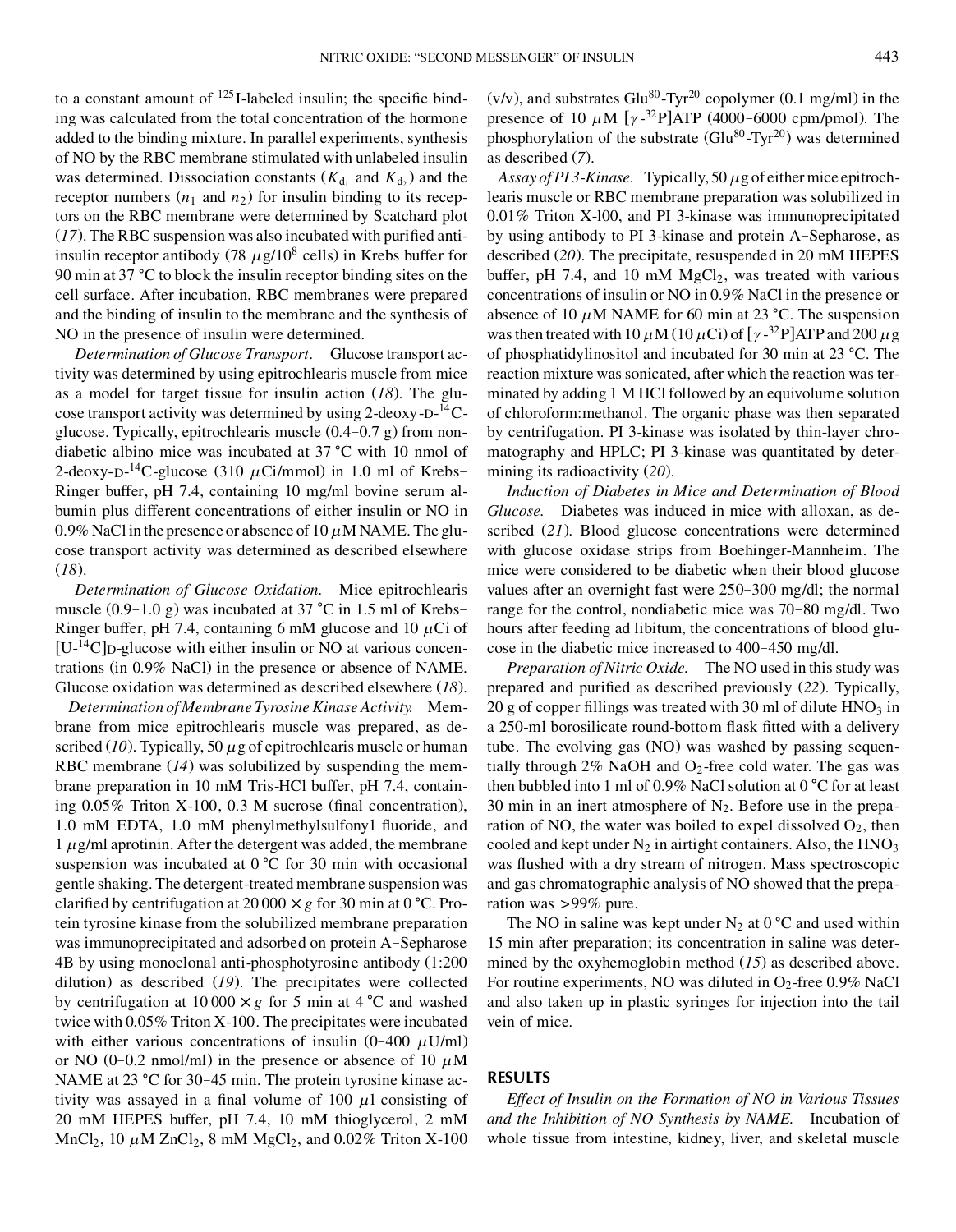

**Figure 1.** Production of nitric oxide (NO) in various tissues stimulated by insulin. Tissue samples (3–10 mg of protein) from albino mice and human RBCs (10<sup>8</sup> cells/ml) from healthy donors were incubated with various concentrations of insulin. After incubation, the amount of NO in the supernatant was determined. The solid lines represent the production of NO in the presence of insulin. The broken lines represent the production of NO in the presence of insulin + NAME. Each point represents mean  $\pm$  SD of at least six separate experiments using different tissues from six different animals, or RBCs from six normal volunteers (three men and three women).

from mice and RBC from healthy human volunteers with increasing concentrations of insulin resulted in the increased production of NO by these tissues (Fig. 1). The amount of NO synthesized by insulin-activation in different tissues varied. Addition of 200  $\mu$ U/ml insulin to the incubation mixture of kidney tissue resulted in the production of 3.6 nmol NO per milligram of protein per hour. The production of NO in RBC membrane was 1.32 nmol NO mg<sup>-1</sup> protein h<sup>-1</sup> at 37 °C. Addition of 10  $\mu$ M NAME, a competitive inhibitor of NOS (*24*), to the incubation mixture completely blocked the insulin-activated production of NO in all tissues. The time course of insulin-stimulated NO production in these tissues varied considerably. At  $37 \text{ °C}$ , the insulin-stimulated rate of NO production for RBC membrane was linear between 30 and 90 min, whereas the hormoneactivated increase of NO production in tissues from heart, liver, kidney, leg muscle, and intestine was linear from 60 to 120 min.

*Stimulation of NOS Activity by Insulin in Various Tissue Homogenates and in Puried RBC Membrane.* The inhibition by NAME of the insulin-activated stimulation of NO production in various tissues indicated that the increased production of NO by insulin was probably the result of stimulation of NOS activity in these tissues. To determine whether the hormone also stimulates NOS activity in cell lysates, various concentrations of insulin were added to the reaction mixtures containing homogenates of the aforementioned tissues with L-arginine as the substrate. In whole tissues, the data indicated that addingincreasing concentrations of insulin resulted in increased synthesis of NO (Fig. 1). Although the dose–response curve of the insulin effect demonstrated considerable variation in the stimulation of NOS activity in various tissue homogenates, in all tissues the addition of 10  $\mu$ M NAME to the reaction mixture completely inhibited the insulin-activated stimulation of NO synthesis. Furthermore, only the particulate fraction of the homogenate prepared by ultracentrifugation of the tissue homogenate contained the insulin-activatable NOS activity. There was no detectable insulin-activatable NOS activity in the soluble cytosolic fraction of the homogenate. The basal NOS activities of the particulate fractions from the heart, liver, kidney, muscle, and RBC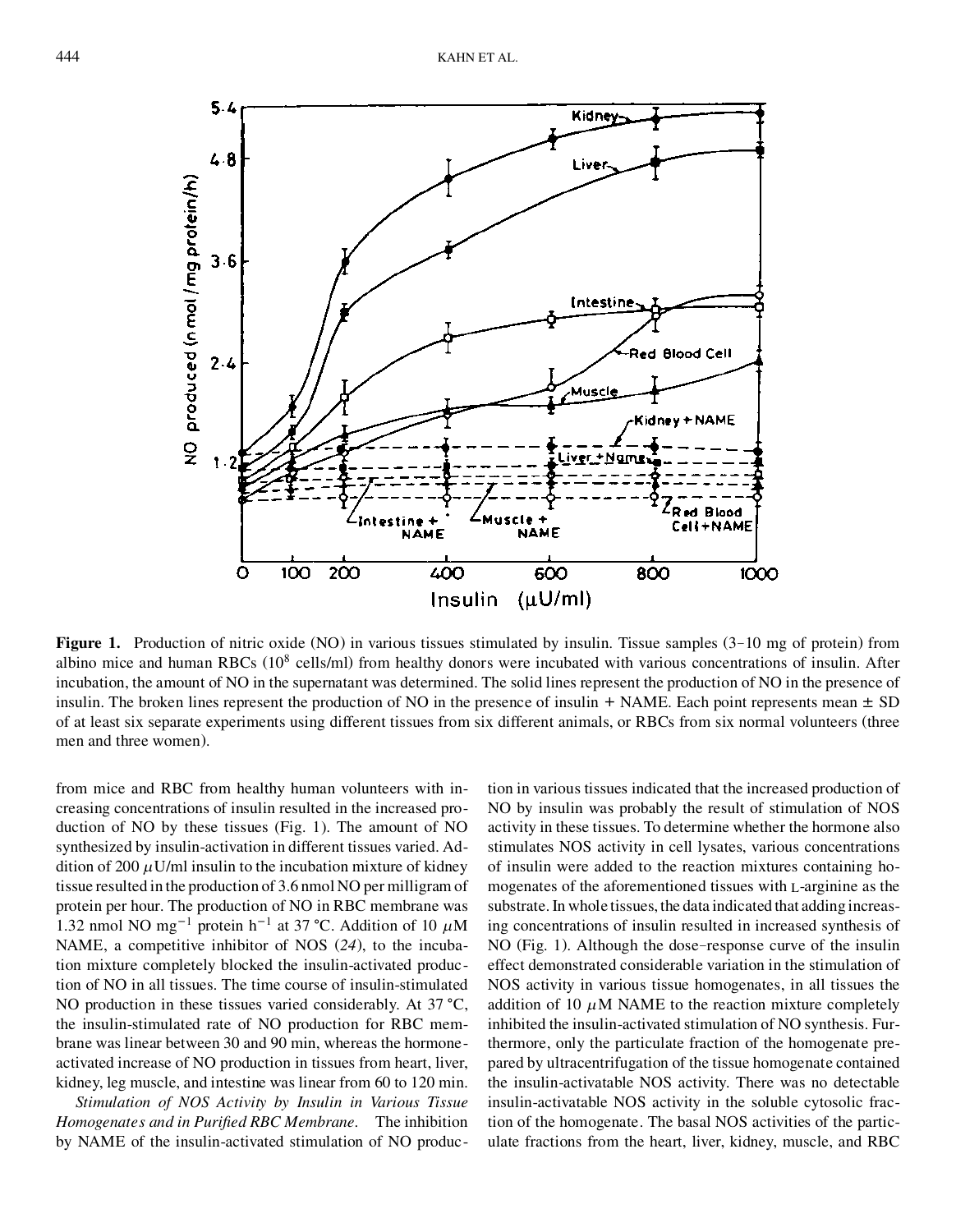

**Figure 2.** Stimulation of NO synthesis in various tissue homogenates and RBC membranes by insulin. Homogenates from various tissues were centrifuged at 60 000  $\times$  *g* at 0  $\degree$ C for 30 min. The supernatant and the particulate fractions were separated. NOS activity was determined in both fractions. The effect of NAME on the synthesis of NO was determined by adding 10  $\mu$ M NAME to the reaction mixtures under identical conditions. Each point represents the mean  $\pm$  SD of at least 10 different experiments, each in triplicate. The solid lines represent the synthesis of NO in the presence of insulin. The broken lines represent the synthesis of NO in the presence of insulin + NAME in the different homogenates as indicated.

membrane were  $0.075 \pm 0.015$ ,  $0.04 \pm 0.13$ ,  $0.0125 \pm 0.023$ ,  $0.08 \pm 0.019$ , and  $0.04 \pm 0.01$  nmol of NO formed mg<sup>-1</sup> protein  $h^{-1}$  ( $n = 3$ ), respectively; when the same particulate fractions were treated with 200  $\mu$ U of insulin per milliliter, these increased to  $0.475 \pm 0.022$ ,  $0.657 \pm 0.03$ ,  $0.200 \pm 0.055$ ,  $0.300 \pm 0.018$ , and  $0.500 \pm 0.0046$  nmol of NO formed mg<sup>-1</sup> protein h<sup>-1</sup>, respectively. In contrast, the NOS activities of the supernatant fractions from heart, kidney, liver, muscle, and RBC membranes were  $0.089 \pm 0.033$ ,  $0.069 \pm 0.013$ ,  $0.07 \pm 0.025$ ,  $0.04 \pm 0.01$ , and  $0.055 \pm 0.018$  nmol NO of formed mg<sup>-1</sup> protein h<sup>-1</sup>  $(n = 3)$ , respectively, and remained essentially unchanged when treated with insulin under identical conditions:  $0.09 \pm 0.027$ ,  $0.073 \pm 0.023$ ,  $0.082 \pm 0.019$ ,  $0.054 \pm 0.025$ ,  $0.065 \pm 0.018$ nmol of NO formed  $mg^{-1}$  protein  $h^{-1}$ , respectively (Fig. 2).

*Effectof Ca2*<sup>+</sup> *on the Insulin-Stimulated NOS Activity.* When intact tissues or tissue homogenates were incubated in  $Ca^{2+}$ -free Krebs buffer under the conditions described above, the stimulation of NO synthesis in the presence of insulin was minimal (0.095  $\pm$  0.01 nmol of NO formed mg<sup>-1</sup> protein h<sup>-1</sup>).

Furthermore, the insulin-activated formation of NO increased with increasing concentration of  $Ca^{2+}$  (from 0 to 2.0 mM); at 1.5–2.0 mM  $Ca^{2+}$  ion concentration, insulin-activated NO was maximally increased by fivefold over the control. Adding  $Ca^{2+} > 2.0$  mM inhibited the insulin-stimulated NO formation. Addition of EDTA  $(1.0 \text{ mM final concentration})$  to the reaction mixture completely inhibited the insulin-stimulated NO formation.

*Binding of Insulin to Puried Red Blood Cell Membranes and the Activation of NOS.* In light of these results, which suggested that the insulin-activatable NOS may be a membranebound constitutive enzyme, human RBC membranes were puri fied and studied. Incubation only of purified RBC membrane (not the membrane-free RBC lysate) with insulin-stimulated synthesis of NO, which was directly related to the binding of insulin to the RBC membranes (Fig. 3). The concentrationdependent binding of insulin was analyzed by Scatchard plot (*17*). Computer analysis of the data showed the presence of one high-affinity/low-capacity insulin binding site population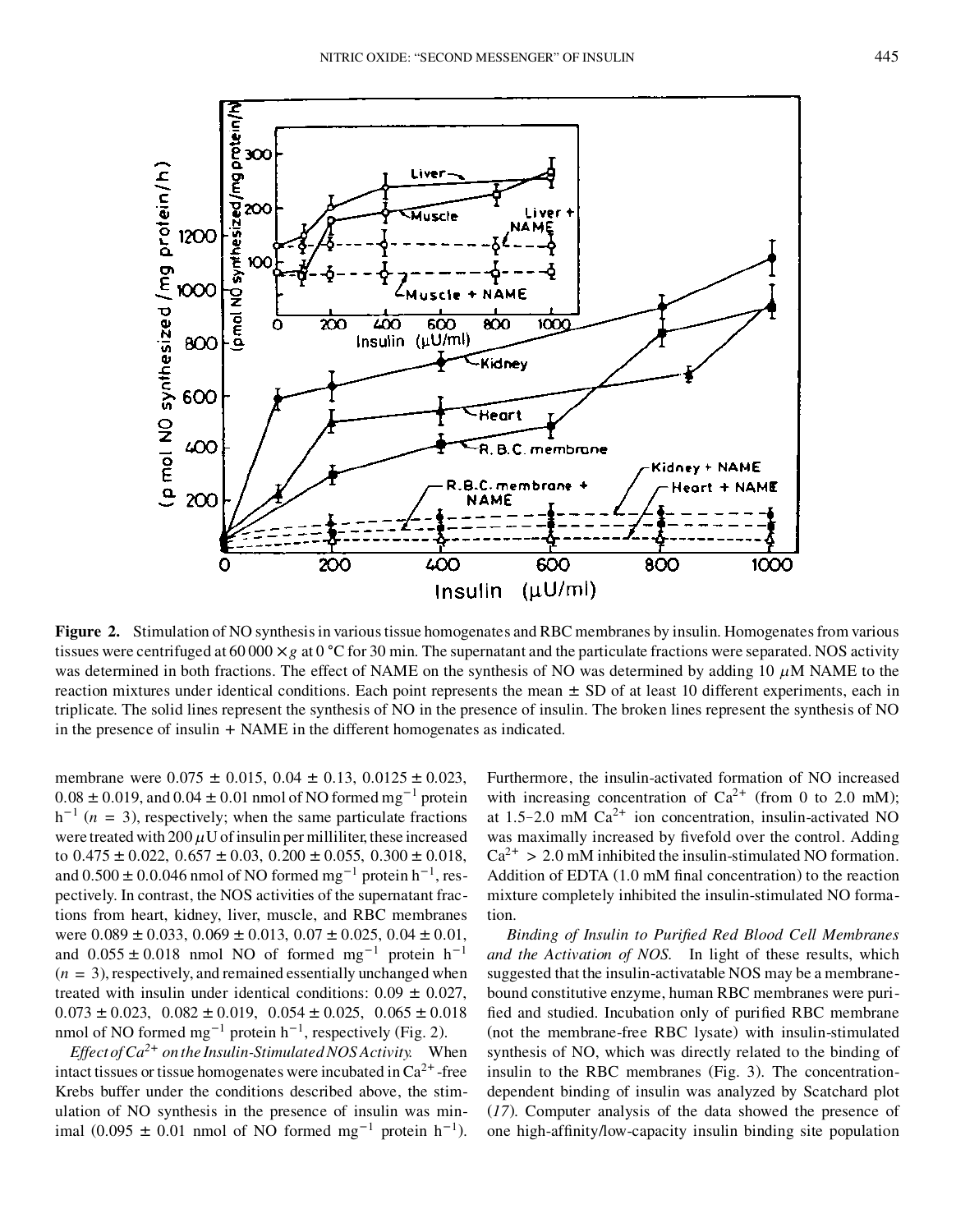

**Figure 3.** Binding of insulin to human RBC membranes and the associated synthesis of NO. Human RBC membrane preparation was incubated with various concentrations of insulin for 60 min at 23 °C. The specific binding of insulin to the membrane preparation was determined by using <sup>125</sup>I-labeled insulin (*14*). In parallel experiments unlabeled insulin was used, and the simultaneous synthesis of NO was determined. Results shown are expressed as mean  $\pm$  SD of at least six experiments, each in triplicate. Open circles represent binding of insulin; closed circles represent NO synthesis. Solid squares represent synthesis of NO by the cytosolic fraction in the presence of various concentrations of insulin. RBC membranes were also incubated with purified anti-insulin receptor antibody. Open circles and broken lines represent binding of insulin; solid circles and broken lines represent insulin-induced NO synthesis in RBC membrane.

 $(K_{d_1} = 2.20 \times 10^{-9} \text{ M}, n_1 = 290 \text{ fmol/mg protein})$  and one lowaffinity/high-capacity insulin binding site population  $(K_{d<sub>2</sub> =$  $0.801 \times 10^{-6}$  M, and  $n_2 = 40$  pmol/mg protein). Addition of  $50-100 \mu$ g of purified anti-insulin antibody to the purified RBC membranes inhibited both the binding of the hormone to its receptors on the membrane and the production of NO because of the hormone –receptor interaction (Fig. 3).

*Effect of Insulin on the* K*<sup>m</sup> and* V*max of NOS Activities in Various Membrane Preparations.* A Lineweaver–Burk plot of the NOS activity of the RBC membranes demonstrated that the stimulation of enzyme activity by insulin was the result of a decrease of the  $K_{\text{m}}$  of L-arginine from  $1.508 \pm 0.0113$  to  $0.805 \pm 0.040 \mu M$  ( $P = 0.0019$ ,  $n = 10$ ) when compared with the control, and a simultaneous increase of  $V_{\text{max}}$  from 24.4  $\pm$  0.384 to 56.4  $\pm$  0.329 pmol of NO synthesized mg<sup>-1</sup> protein min<sup>-1</sup> ( $P = 0.00008$ ). Similar changes of  $K<sub>m</sub>$  and  $V<sub>max</sub>$ of NOS also occurred in the particulate fraction of the intestine tissue treated with insulin. In the intestinal homogenate preparation, the  $K<sub>m</sub>$  of NOS decreased from 1.488  $\pm$  0.25 to  $0.969 \pm 0.014 \,\mu M$ , and the  $V_{\text{max}}$  increased from 5.6  $\pm$  0.424 to  $10.923 \pm 0.411$  pmol of NO formed mg<sup>-1</sup> protein min<sup>-1</sup>, respectively, when the same sample was treated with insulin  $(n = 6)$ . Addition of 10  $\mu$ M NAME to the reaction mixture containing various concentrations of L-arginine (added for the determination of  $K_{\rm m}$  and  $V_{\rm max}$ ) completely inhibited NO production.

*Effect of NO on Glucose Transport, on Glucose Oxidation in Mice Epitrochlearis Muscle, and on Tyrosine Kinase and PI 3-Kinase Activity in the Muscle Membrane Preparation.* Because treating both the whole tissue and their homogenates with insulin stimulated the formation of NO, we tested the possibility that NO itself might have an insulin-mimetic effect on carbohydrate metabolism. The effects of NO and insulin on glucose transport activity and on glucose oxidation in mice epitrochlearis muscle were compared (*18*). Our data indicated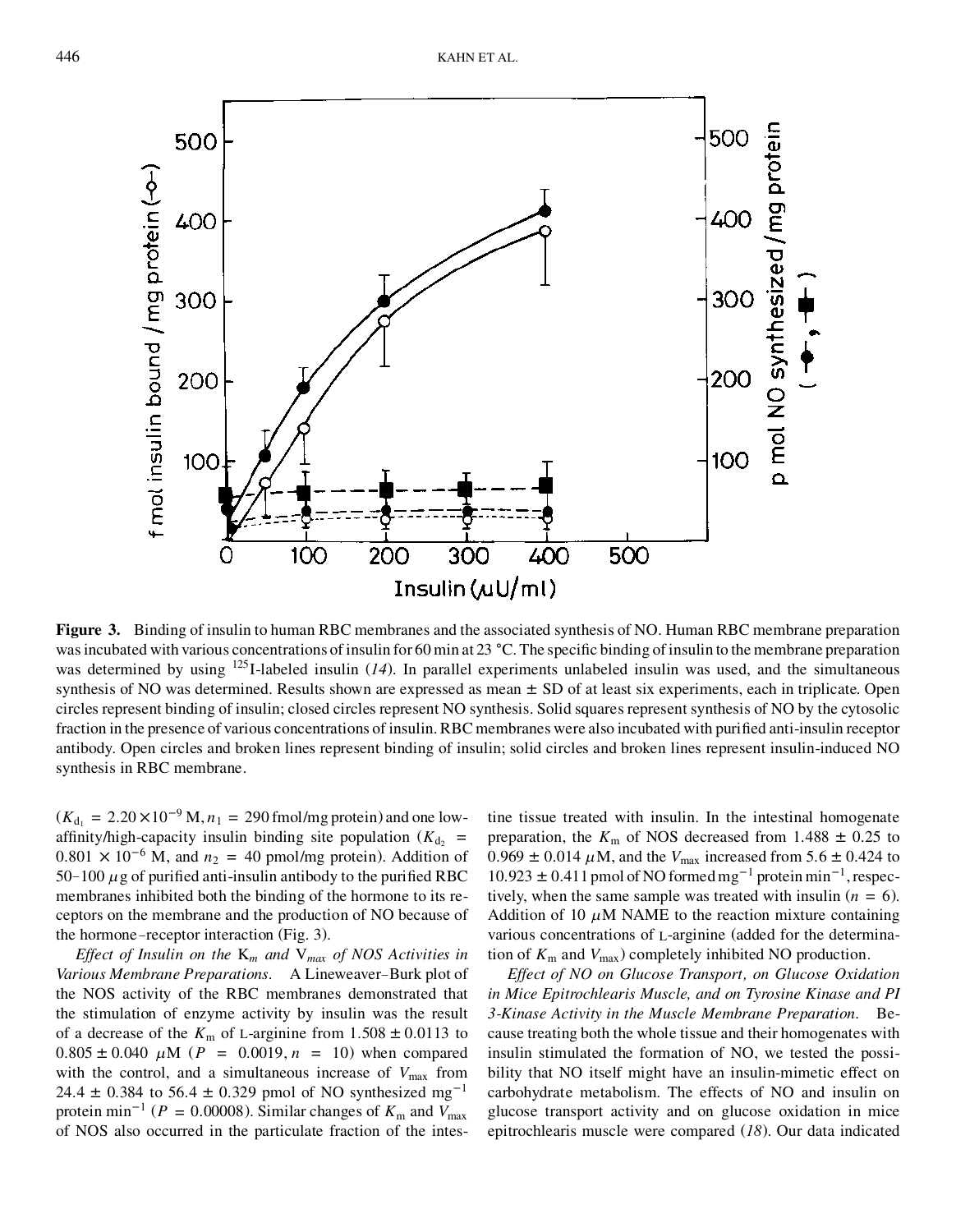that NO mimicked the stimulatory effect of insulin in glucose transport activity and glucose oxidation (Fig. 4a and b). Furthermore, addition of NAME to the incubation mixture, which blocked the insulin-activated synthesis of NO in this tissue, also completely blocked these stimulatory effects of insulin.

Because NO mimicked the insulin effects on carbohydrate metabolism in vitro in epitrochlearis muscle, the effect of NO on the activation of tyrosine kinase and PI 3-kinase in the muscle membrane was determined. Similar to the effects of insulin, treating the muscle membrane fraction with NO, activated both the receptor tyrosine kinase and PI 3-kinase to a comparable extent, regardless of the presence or absence of NAME (Fig. 4c and d). Given that the inhibition of insulin-activated NO formation by NAME completely inhibited the insulin effect on carbohydrate metabolism (Fig. 4a and b), whereas the presence of NAME had no effect on the insulin mimetic activity of NO on the tyrosine and IP-3 kinases activation (Fig. 4c and d), this indicated that insulin-activated formation of NO was necessary for expression of the insulin effect and that the NO thus generated was capable of producing an insulin effect.

*Control of Hyperglycemia by Insulin and Production of NO in Vivo.* To determine whether NO had a hypoglycemic effect in vivo, various concentrations of NO or insulin were administered to diabetic mice. The postprandial (0 h) concentration of glucose  $(417.5 \pm 6.89 \text{ mg/dl}, \text{mean} \pm SD, n = 6)$  had by 2 h after injection decreased significantly in those mice injected with either insulin (200  $\mu$  U/g body wt) or NO (0.6 nmol/g body wt), to  $138 \pm 7.5$  and  $125.83$  mg/dl ( $P < 0.0001$ ,  $n = 6$ ), respectively, in comparison with the control diabetic mice (264.17 mg/dl). Injection of sodium nitroprusside (600 pmol/g body wt in 0.09% NaCl), which is an NO donor in vivo, also decreased the blood sugar concentration, from  $234 \pm 17$  to  $130 \pm 0.95$  mg/dl ( $P < 0.00001$ ,  $n = 12$ ), at 2 h. In contrast, injection of NAME at 10  $\mu$ M/g body wt into diabetic mice 15 min before the administration of insulin (200  $\mu$ U/g body wt) effectively blocked the anticipated decrease in blood glucose in these animals compared with the control animals  $(264.17 \pm 11.14 \text{ vs.}$  $252.50 \pm 5.24$  mg/dl,  $P = 0.078$ ,  $n = 6$ ) (Fig. 5a). Administration of NO in the presence of NAME, however, did not prevent the decrease in blood glucose (126.67  $\pm$  8.16 mg/dl, *P* < 0.0001), indicating that NAME per se did not modify the hypoglycemic effect of NO (Fig. 5b). These data indicating the failure of insulin to reduce the blood glucose concentration in diabetic mice in the presence of NAME are related to the complete inhibition of insulin-activated NO production. Injection of NAME alone failed to produce any detectable effect on blood glucose content in these diabetic mice. In contrast, administration of 10  $\mu$ M NAME to nondiabetic mice inhibited the rate of decrease in blood glucose by  $\sim$  30% compared with the controls, despite the presence of preformed NO (200  $\pm$  50 pmol/ml) in the blood at the time of injection of NAME.

# **DISCUSSION**

Our results provide a novel demonstration that insulin is capable of activating a membrane-bound NOS in different tissues Figure 4. NO mimics the effect of insulin on glucose transportation and oxidation in mice epitrochlearis muscle and on insulin receptor tyrosine kinase and PI 3-kinase of the membrane. (a) Glucose oxidation and NO production by insulin. Glucose oxidation in mice epitrochlearis muscle was determined by using  $1^{-14}$ C-glucose (29); the muscle preparation (1–2 g per sample) was treated with either insulin,  $200 \mu$ U/ml, or NO, 2 nmol/ml, in the presence or absence of 10  $\mu$ M NAME, as indicated. Bar A, control; bars B and C, treatment of muscle with insulin and insulin + NAME, respectively; bars D and E, treatment of muscle with NO and NO + NAME, respectively. Bars  $B_1$  and  $C_1$ , NO formation in the presence of insulin and insulin + NAME, respectively. (b) Glucose transport activity was measured by using 3-*O*-<sup>14</sup>C-methyl glucose (*17*). Bars A–E, control and respective treatments as in (a). (c) Insulin-induced tyrosine kinase activity was determined as described in the text. Bars A–E, control and respective treatments as in (a); bar F, NAME. (d) The PI 3-kinase activity of the membrane preparation was determined as described (*16*). Bars A–F as in (c).

D  $\mathsf{E}% _{0}$  F

А Β ¢



300

 $(a)$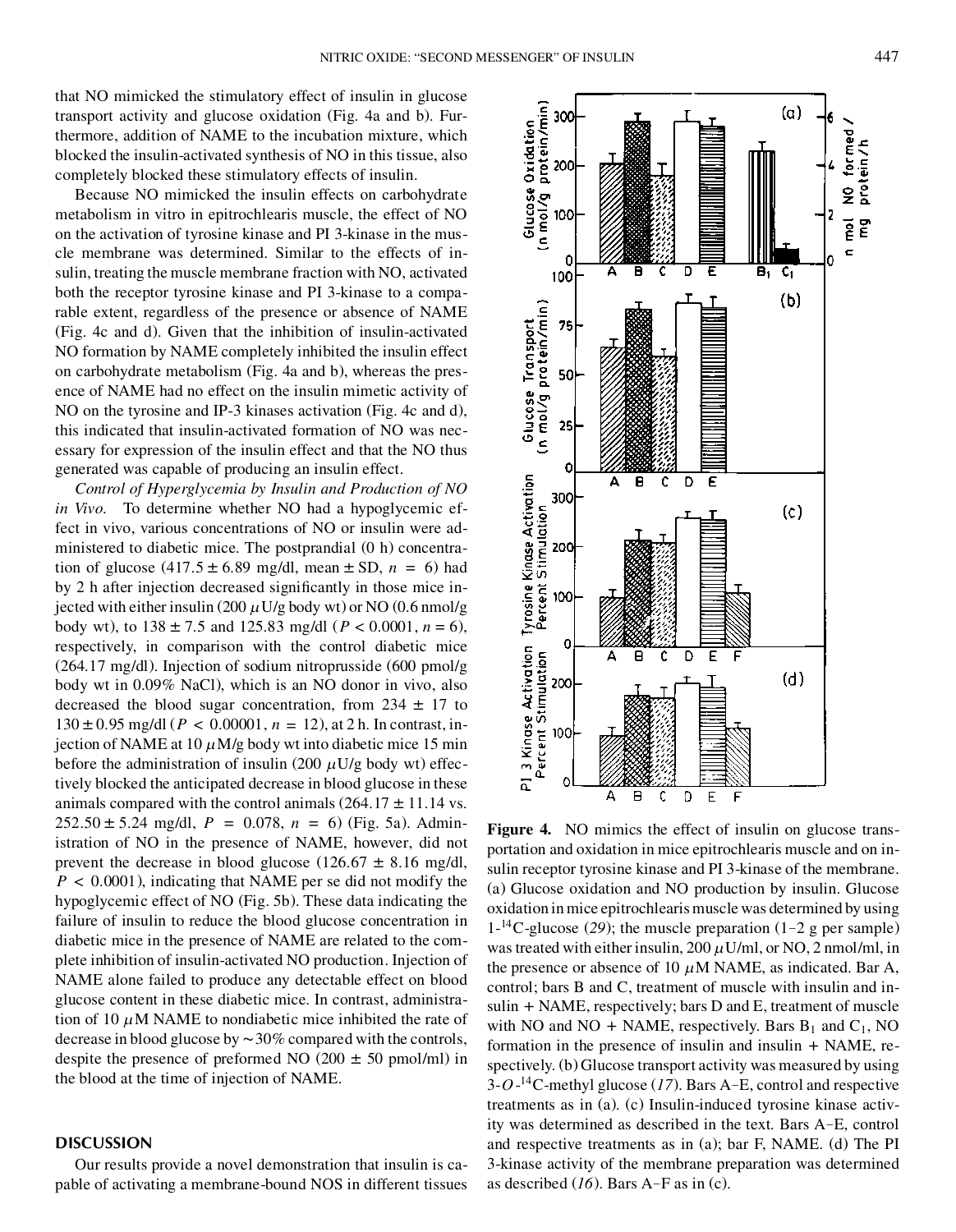

Figure 5. (a) Effect of insulin or NO on blood glucose concentrations in diabetic mice. Diabetes-induced mice were treated with either insulin, 200  $\mu$ U/g body wt, or NO, 600 pmol/g body wt (NO in 0.9% NaCl). Insulin was administered by injection in the leg muscle; NO was given intravenously. At the times shown, blood glucose concentrations were determined. In control experiments, an equal volume of saline was similarly injected. In parallel experiments the mice were injected with  $10 \mu M NAME$  in 0.9% NaCl before they were treated with insulin (as described above) and the blood glucose contents were determined. Open triangles and solid circles represent plasma glucose concentrations at various times in control and insulin-treated diabetic mice, respectively. Open circles represent the effect of NAME + insulin at the same time. Solid squares and open squares represent the blood glucose concentrations at various times after NO or NO + NAME was injected in diabetic mice, respectively. (b) Open inverted triangles and solid inverted triangles represent plasma NO concentrations at various times after the injection of insulin or insulin + NAME, respectively. Results are the mean  $\pm$  SD of six experiments in six diabetic mice.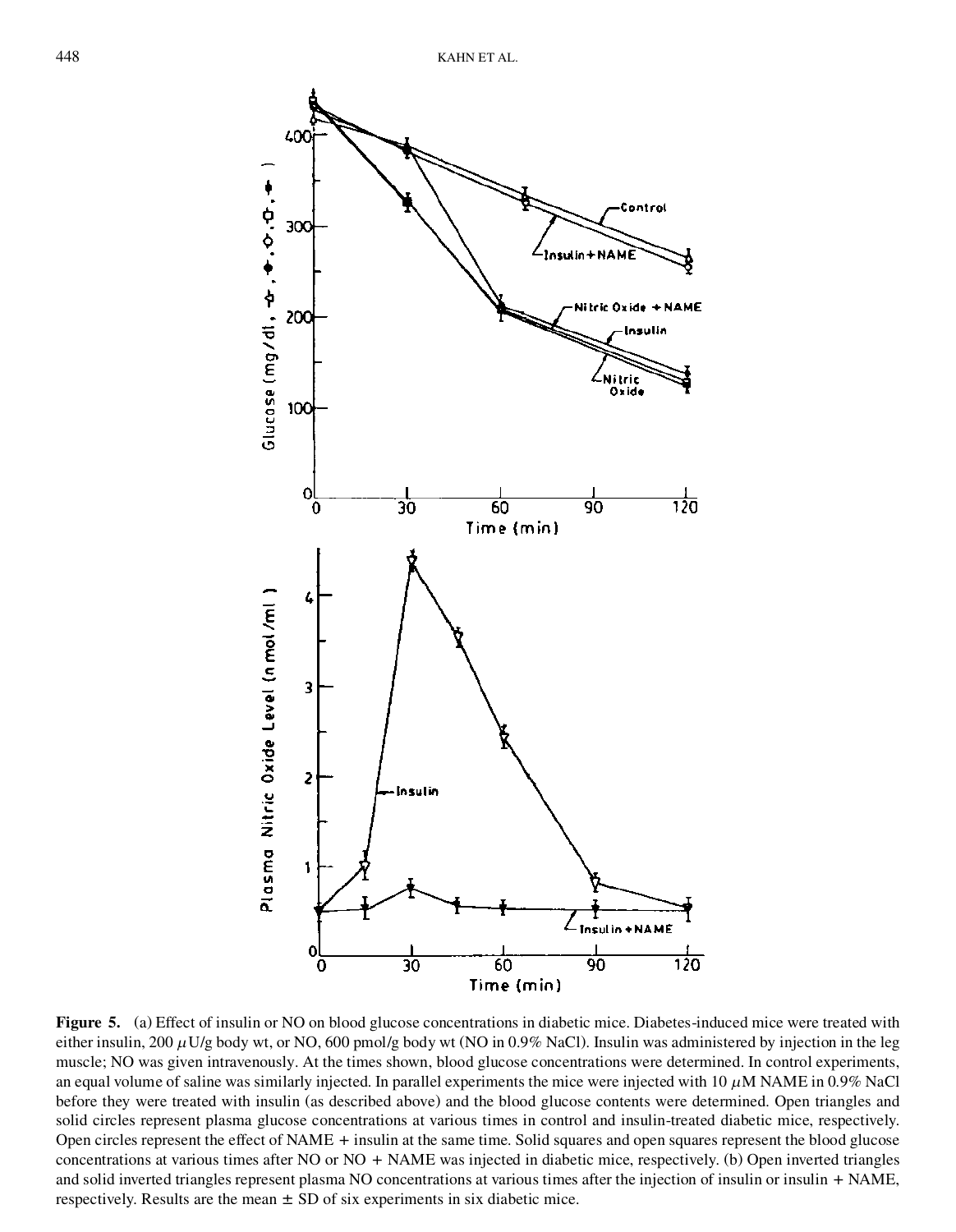and that the NO thus formed produces insulin-like effects in the absence of the hormone. In addition, our data demonstrate that RBCs in the circulation could be the major cell system for the insulin-stimulated NO formation. Although insulin-treated human endothelial cells from the umbilical cord vein when treated with insulin also produced NO, the amount of insulin-stimulated NO produced by RBCs was at least four- to fivefold greater than in the endothelial cells (unpublished data). Furthermore, although the presence of NOS in the soluble cytosolic fraction is well known (*23*), the cytosolic NOS could not be stimulated by insulin, and the biochemical characteristics of the membranebound insulin-activatable NOS differed from those of the cytosolic NOS. For example, the synthesis of NO from L-arginine by insulin-activated NOS, unlike that by the soluble cytosolic NOS, was not dependent on the addition of ATP and NADPH; however, the presence of  $Ca^{2+}$  was essential for insulin-activated formation of NO. Thus the insulin-activatable membrane NOS as described here is different from the previously reported cytosolic NOS (*4*).

Although details of the activation of the membrane-bound NOS by insulin and the mechanism of reaction remain to be determined, our results indicate that the stimulation of NOS activity by insulin was the consequence of the increase of the reaction velocity  $V_{\text{max}}$  with the simultaneous decrease of  $K_{\text{m}}$ . These values are in the physiologic range of the tissue concentration of L-arginine. The activation of NOS by insulin in puri fied RBC membranes, which do not synthesize proteins, and the rate of NOS activation by the hormone indicate that the insulinactivated NOS is probably a membrane-bound constitutive enzyme, the activation of which is directly related to the binding of the hormone to its specific binding sites on the membrane surface. Furthermore, addition of anti-insulin receptor antibody to the RBC suspension, which blocked the binding of insulin to its receptors on the cell membrane, also inhibited activation of NOS by insulin. These results demonstrate that the insulinstimulated activation of NOS on the RBC membrane was the consequence of the binding of the hormone to its receptors.

The results herein also demonstrate that insulin-stimulated activation of tyrosine kinase or PI 3-kinase was unaffected in the presence of NAME. However, the addition of NAME to the reaction mixture totally inhibited both the NO synthesis and the insulin-activated stimulation of carbohydrate metabolism in vitro and in vivo, indicating an essential role of NO in insulin action. Furthermore, these results indicate that the activation of tyrosine kinase and PI 3-kinase by insulin does not necessarily result in the obligate transduction of the insulin effect on carbohydrate metabolism, although it does appear that the insulin-activated production of NO is essential. Inhibition of PI 3-kinase by wortmannin or of tyrosine kinase by genistein reportedly inhibits the insulin-induced NO production in human umbilical cord vein endothelial cells (*24*). Recently we have found that removal of either tyrosine kinase or PI 3-kinase from the solubilized membrane preparation by using monoclonal antibodies against these enzymes completely inhibited any insulinactivated NO synthesis, indicating an essential role of these enzymes in the activation of NOS (unpublished results). Nevertheless, the effect of NAME on insulin-activated NO formation and the ensuing stimulation of carbohydrate metabolism demonstrated that generation of NO was essential for the insulinsignaling pathway (*19*, *20*).

The results as reported by these investigators (*19*, *20*), together with our data here, may indicate a possible convergence of the biochemical pathways involving both tyrosine kinase and PI 3-kinase, in the downstream synthesis of NO as the "second messenger" through activation of NOS in the transduction of the insulin message, at least with regard to the message for carbohydrate metabolism. Additionally, NOS may be postulated to be a substrate for the insulin receptor tyrosine kinase. Recently, we found that the purified membrane-bound, insulin-activatable NOS is phosphorylated by the purified insulin receptor in the presence of insulin, an effect that can be blocked by an antiinsulin receptor antibody (unpublished data). Furthermore, the effect of anti-insulin receptor antibody on the blocking of the binding of insulin to its receptors and the consequent inhibition of NO production by insulin indicate that the synthesis of NO by insulin is a postreceptor interaction phenomenon essential for the insulin effect. Additionally, the insulin-mimetic effect of NO and the inhibition of insulin effect by NAME in diabetic mice, and the observed effect of the inhibitor (NAME) on the rate of decrease of blood glucose in nondiabetic mice, suggest a critically important role of NO synthesis in the control of hyperglycemia by insulin. Furthermore, not only was NO capable of activating tyrosine kinase or PI 3-kinase but also the "messenger" NO could activate NOS in the absence of either tyrosine kinase or PI 3-kinase (or both) in the NOS system (unpublished results), whereby NO would probably amplify its own generation by "feedback" activation of NOS and, consequently, would amplify the effect of insulin itself in the system.

It has been reported previously that NO can stimulate glucose metabolism in tissues (*25*) and that insulin treatment of platelets, cells that do not require insulin for glucose metabolism, results in the increased production of NO (*26*). However, it has not been previously appreciated that the production of NO as a result of the activation of NOS by insulin is actually an essential step—beyond the activation of both PI 3-and tyrosine kinases by insulin—in the transduction of messages that affect glycemic control.

Our results suggest that NO might be the second messenger molecule for the stimulatory effect of insulin in carbohydrate metabolism. This postulate is supported by the following observations.

- 1. Exposure of various tissues to insulin resulted in the synthesis of NO because of the activation of NOS through the binding of the hormone to its receptors.
- 2. NO, the product thus formed, was capable of mimicking one of the most important effects of insulin, that is, the stimulation of carbohydrate metabolism both in vitro and